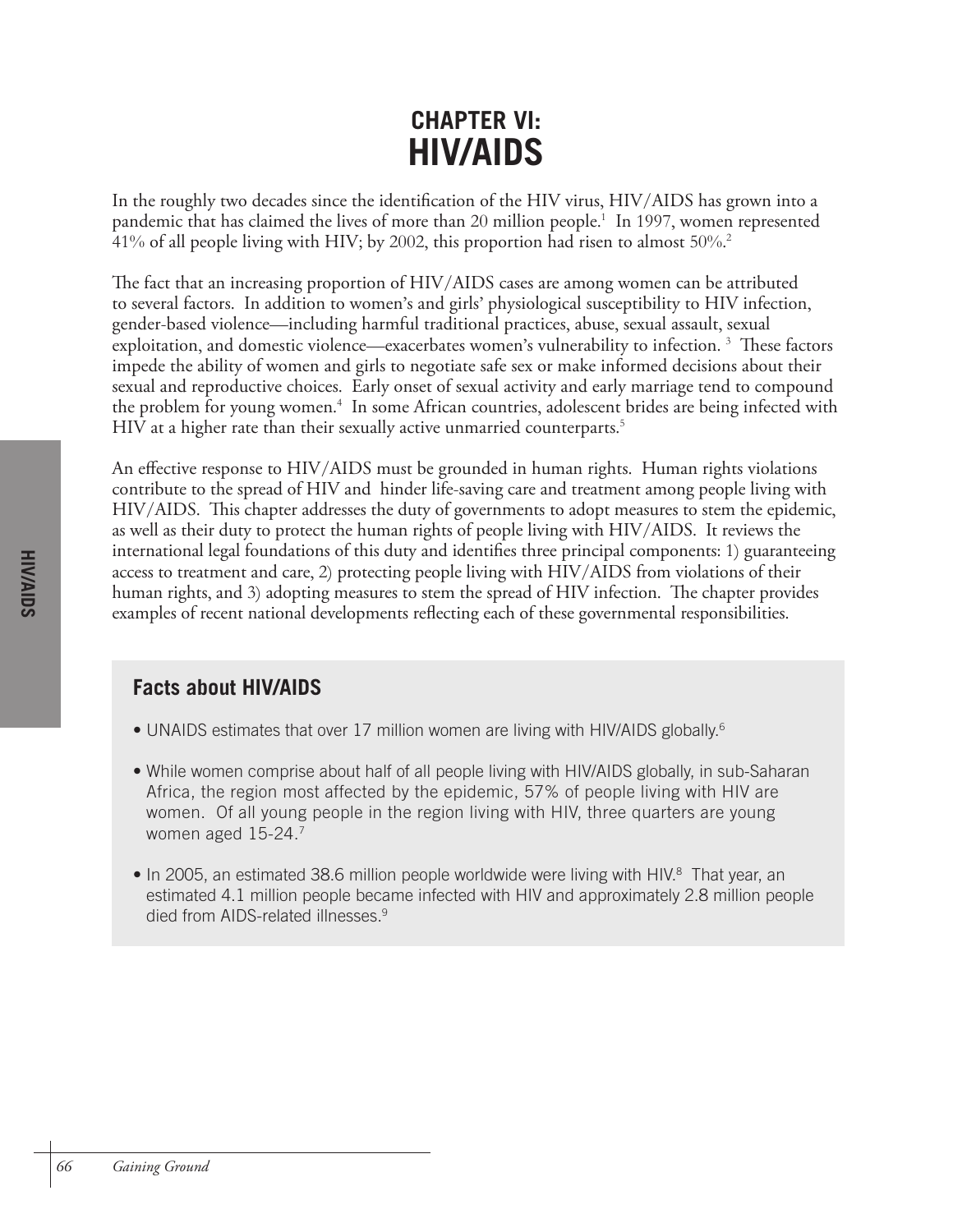# **HUMAN RIGHTS FRAMEWORK**

The **right to health** requires that every person have access to quality health care. In the context of HIV/AIDS, this includes access to treatment and care for people living with HIV/AIDS. Furthermore, testing and treatment for HIV/AIDS must be voluntary and carried out in a manner that respects individuals' dignity and autonomy, in compliance with the principle of patient confidentiality. The right to health—as well the rights to information and education—also guarantees access to information about measures to prevent HIV infection.

*For international legal foundations of the rights marked in bold, see Appendix B*

HIV/AIDS implicates other rights such as the **right to freedom from discrimination.** People living with HIV/AIDS are often at risk of being ostracized by their families and communities, fired from their jobs, excluded from the protection of the law, and targeted for violence. Stigma and discrimination prevent people living with HIV/AIDS from enjoying many of their basic human rights. At the same time, broad discrimination against women—resulting in fewer educational and economic opportunities—denies women the power to protect themselves from HIV infection.

**These legal guarantees require governments to:**

- **Ensure access to treatment and care.** Ensuring access to treatment and care includes offering education about HIV/AIDS, voluntary and confidential counseling and testing, and removal of economic barriers to needed medications.
- **Protect the human rights of people living with HIV/AIDS.** Governments must make clear in their national laws and policies that discrimination against people living with HIV/ AIDS will not be tolerated. Legislation should clearly outline the right to be protected from discrimination based on one's HIV status; put measures in place to prevent HIV-related rights violations; and provide redress where violations occur.
- **Employ measures to stem the spread of HIV/AIDS.** To stem the spread of HIV/AIDS it is necessary to educate both women and men about means of transmission, provide access to condoms, and, in the case of pregnant women living with HIV/AIDS, provide information and care to prevent mother-to-child transmission.

# **1. RECOGNITION OF THE RIGHT TO TREATMENT FOR HIV/AIDS**

For women, the problem of access to health care is compounded by social, economic, and political inequalities. Some women may decide not to be tested for HIV because a positive diagnosis can lead to gender violence, societal stigma, the loss of property and business, and the loss of access to their children. 10 In many countries, discrimination against women reduces their knowledge of and access to health care to prevent and treat HIV.<sup>11</sup>

Though a lack of resources does pose a problem in the fight against HIV/AIDS in low- and middle-income countries, it is possible for governments in these countries to ensure access to treatment. **Brazil**, for, example, adopted legislation guaranteeing access to drugs for the treatment of HIV/AIDS.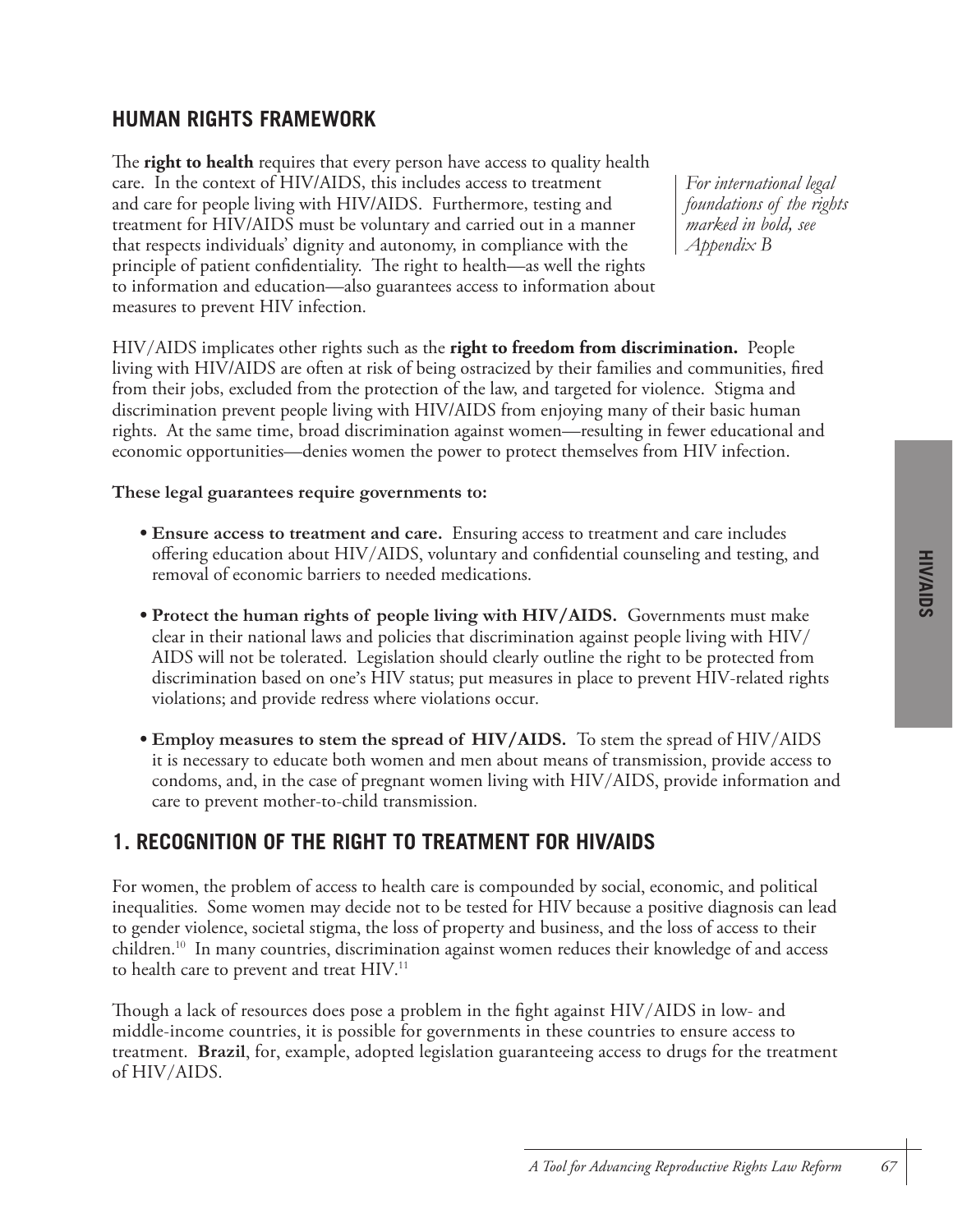# **A. Brazil Guarantees Access to HIV/AIDS Medication**

*The National STD/AIDS Program was created in 1986.12 In 1996, a new class of drugs (protease inhibitors), was introduced as was a new therapeutic approach involving the simultaneous use of multiple drugs. In the same year, Brazil approved legislation that guaranteed citizens' access to the drugs.* 

Law 9.313, adopted in November 1996, guarantees all persons living with HIV/AIDS access to "all medication necessary for their treatment," free of charge through the National Unified Health System. 13 The government commits the Ministry of Health to determine standard medication regimes for each evolving stage of infection and illness, so that these medications can be acquired by the Health System. 14 These regimes are to be reviewed and republished annually, or whenever necessary, so that they conform to new scientific progress and to the availability of new medications in the market. 15

The law is financed with resources from the Seguridad Social de Uniao, the States, the Federal District and local authorities, as per the regulations. 16

# **2. MEASURES TO PROTECT THE RIGHTS OF PEOPLE LIVING WITH HIV/AIDS**

AIDS-related stigma remains one of the greatest obstacles preventing people living with HIV/ AIDS from enjoying their human rights. 17 For example, women living with HIV/AIDS may be discouraged or even prohibited from marrying, and are often coerced into undergoing an abortion or sterilization.<sup>18</sup> When confidentiality is not assured, people living with HIV/AIDS risk having their right to privacy breached by the unauthorized disclosure of their health status to employers, partners, and others. The resulting stigma and discrimination often results in an inability to access education or enter the workforce, forcing people living with HIV/AIDS to live in extreme poverty and isolation. 19

People living with HIV/AIDS must be guaranteed respect for their dignity and equality. Governments must therefore make clear in their national laws and policies that discrimination against people living with HIV/AIDS will not be tolerated. Legislation should clearly outline the right to be protected from discrimination based on one's HIV status and it should put measures in place to prevent HIV-related discrimination and provide redress when needed. The **Philippines** and **Namibia**, for example, have adopted sweeping legislation prohibiting discrimination in every sector of society against people living with HIV/AIDS.

# **A. Philippines Prohibits Discrimination against People Living with HIV/AIDS**

*The Philippine government responded early to the threat of HIV/AIDS by adopting the following law, which takes a comprehensive approach to the rights of people living with HIV/AIDS, bans discrimination against them, and prohibits compulsory HIV testing.*

In 1998, the government of the Philippines introduced the AIDS Prevention and Control Act.<sup>20</sup>

# *Rights of people living with HIV/AIDS*

The act guarantees that the government will "extend to every person suspected or known to be infected with HIV/AIDS full protection of his/her human rights and civil liberties..."<sup>21</sup>, and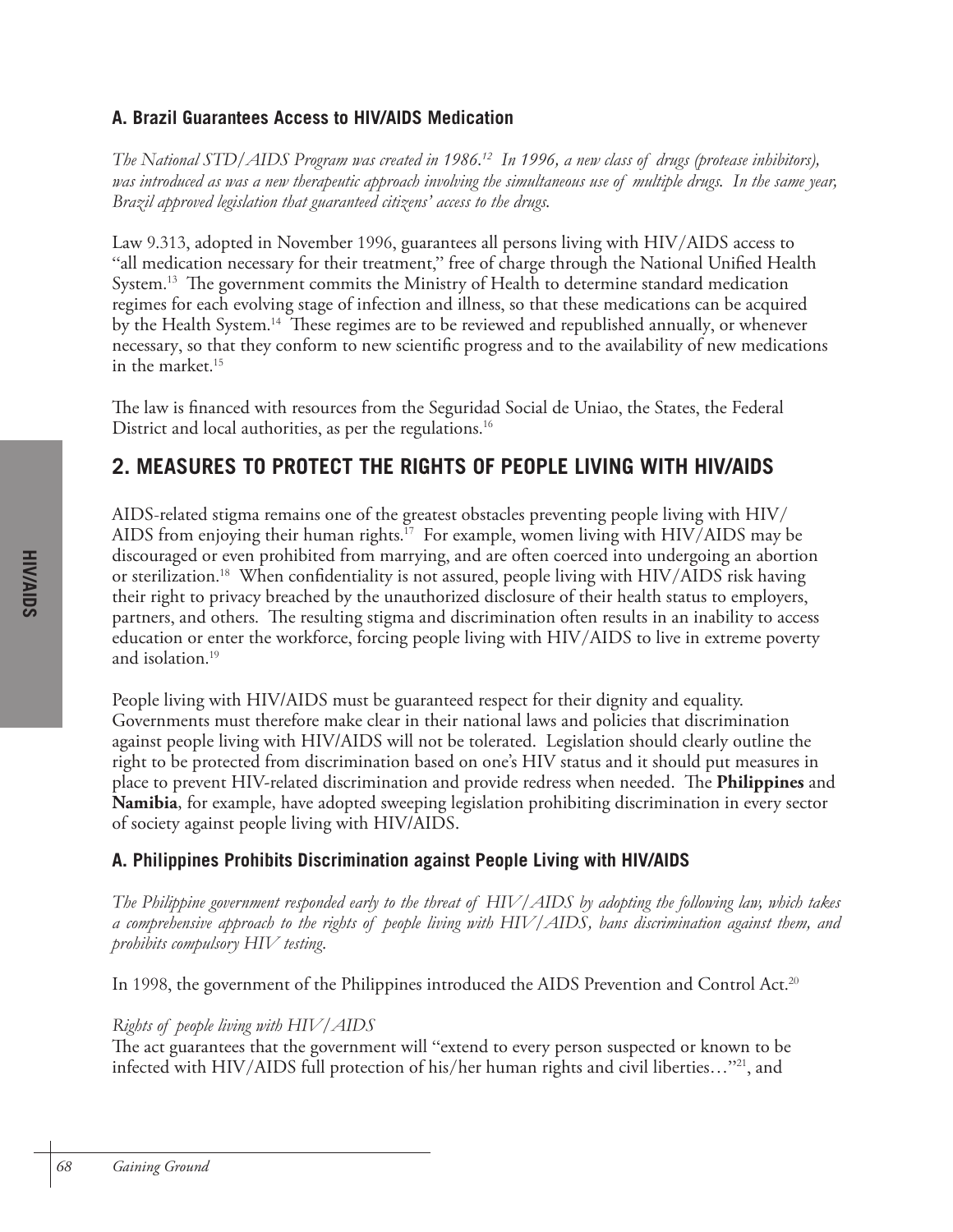prohibits discrimination "in all its forms and subtleties, against individuals with HIV or persons perceived or suspected of having HIV."<sup>22</sup> The act also guarantees the right to privacy of individuals with HIV and the provision of basic health and social services for individuals with HIV.<sup>23</sup>

### *Compulsory testing prohibited*

Section 15 of the act stipulates that no compulsory testing is allowed. The act instructs that written, informed consent must be obtained prior to testing. 24 It also provides that "[c]ompulsory HIV testing as a pre-condition to employment, admission to educational institutions, the exercise of freedom of abode, entry or continued stay in the country, or the right to travel, the provision of medical service or any other kind of service of the continued enjoyment of said undertakings shall be deemed unlawful."<sup>25</sup>

### *Many types of discrimination are prohibited*

The law prohibits discrimination against people living with HIV/AIDS in the workplace and in schools. 26 The law also prohibits discriminatory practices such as restrictions on travel and housing, exclusion from credit and insurance services, discrimination in hospitals and health institutions, and denial of burial services. 27 All discriminatory acts and policies referred to in the law are punishable with imprisonment from six months to four years, and a fine not exceeding 10,000 pesos. 28 Also, the licenses and permits of schools, hospitals, and other institutions found guilty of discrimination will be revoked. 29

### **B. Namibia Creates an HIV/AIDS Charter of Rights**

*Recognizing that the protection and fulfillment of human rights is essential in combating HIV/AIDS, the Namibian government developed a policy and legal framework in partnership with civil society that promotes a rightsbased approach to HIV/AIDS and outlaws discrimination based on HIV status.30 The Namibian HIV/AIDS Charter of Rights was developed through a broad consultative process involving government and civil society, and was adopted in December 2000.31*

The Namibian HIV/AIDS Charter of Rights recognizes that people living with HIV/AIDS contend with stigma and discrimination, and that discrimination precludes them from accessing services and benefits. 32 The charter promotes a rights-based response to the epidemic, and outlaws discrimination based on HIV status. 33

#### *Discrimination prohibited*

The charter provides that HIV status cannot be considered a basis for depriving any person of his or her basic human rights. Respect for the inherent dignity of all persons and the right to equal protection of the law requires that persons living with HIV/AIDS have equal access to public and private services, benefits, and opportunities. HIV testing should not be required as a precondition for such access. The charter calls for public measures to be adopted to protect persons living with HIV/AIDS, including children and adolescents, from discrimination in employment, housing, education, child care and custody, and the provision of medical, social, and welfare services. 34 There are also provisions prohibiting discrimination against prisoners and other vulnerable groups. 35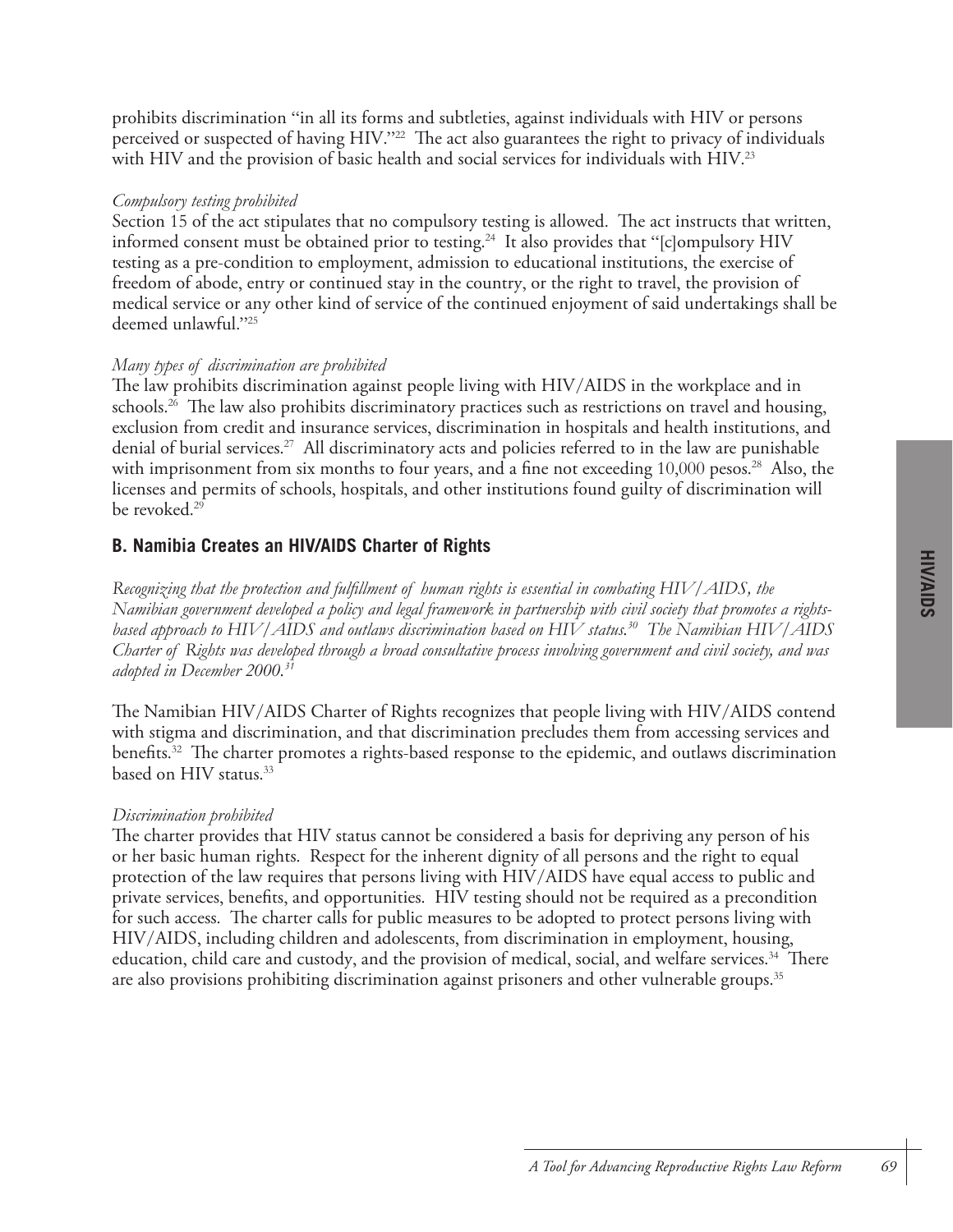### *Right to confidentiality*

The charter explains that confidentiality in the context of HIV/AIDS means that health-care workers are ethically and legally required to keep all patient information private, and can only reveal information to a third person with the patient's consent. 36 The charter specifies that testing should be voluntary and confidential.<sup>37</sup>

### *Women's empowerment*

The charter notes that the subordination of women and girls makes them vulnerable to HIV infection. In light of that fact, the charter instructs that women's empowerment be promoted through "appropriate programmes aimed at raising the status of women and eliminating adverse social, economic and cultural factors that put women at risk of infection, as well as at strengthening men's sense of responsibility in relation to the prevention of transmission."38 Also, the charter requires that women have access to information to enable them to make informed decisions about their reproductive health. 39

### *Rights to prevention and treatment*

There are provisions asserting the right to education and information about HIV for all, and the right to health care and treatment for all. 40

### *Minors' rights*

The charter specifically provides that children and adolescents enjoy the same rights as adults regarding access to information, privacy, confidentiality, respect, informed consent, and means of prevention. 41

# **3. MEASURES TO PROTECT AGAINST HIV INFECTION**

The lack of education and training on HIV/AIDS prevention, as well as the lack of access to means of prevention, are significant factors contributing to the growing incidence of HIV/AIDS among women. In addition, cultural norms that dictate a passive role for women in sexual interactions and strong social pressures for women and girls to remain ignorant about sexual matters lead to a reluctance on the part of authorities to provide education about these issues and a hesitance on the part of girls and women to seek it out. 42

Where sex-related and reproductive health information is available, it is usually provided in schools. However, the existing gender gap in education in many countries means that girls have less access than boys to this knowledge. 43 Moreover, in many places, sexuality education is confined to teaching only about abstaining from sexual activity to avoid pregnancy and HIV/AIDS, an approach referred to as "abstinence-only" education. The spread of abstinence-only programs around the world is being encouraged by the United States, which has earmarked approximately one-third of its spending on HIV/AIDS prevention abroad to abstinence-only programs. 44 Reviews of sexuality education programs in the United States have been unable to demonstrate that abstinence-only programs have a positive effect on the reduction of high-risk sexual behaviors, whereas comprehensive sexuality education, which also includes information about contraceptive use to prevent infection and pregnancy, has been shown to delay the onset of sexual activity and increase condom use among adolescents once they become sexually active. 45

Many countries that have recognized the need to stem the growth of the HIV/AIDS epidemic have developed broad policies aimed at assigning prevention tasks to various government agencies.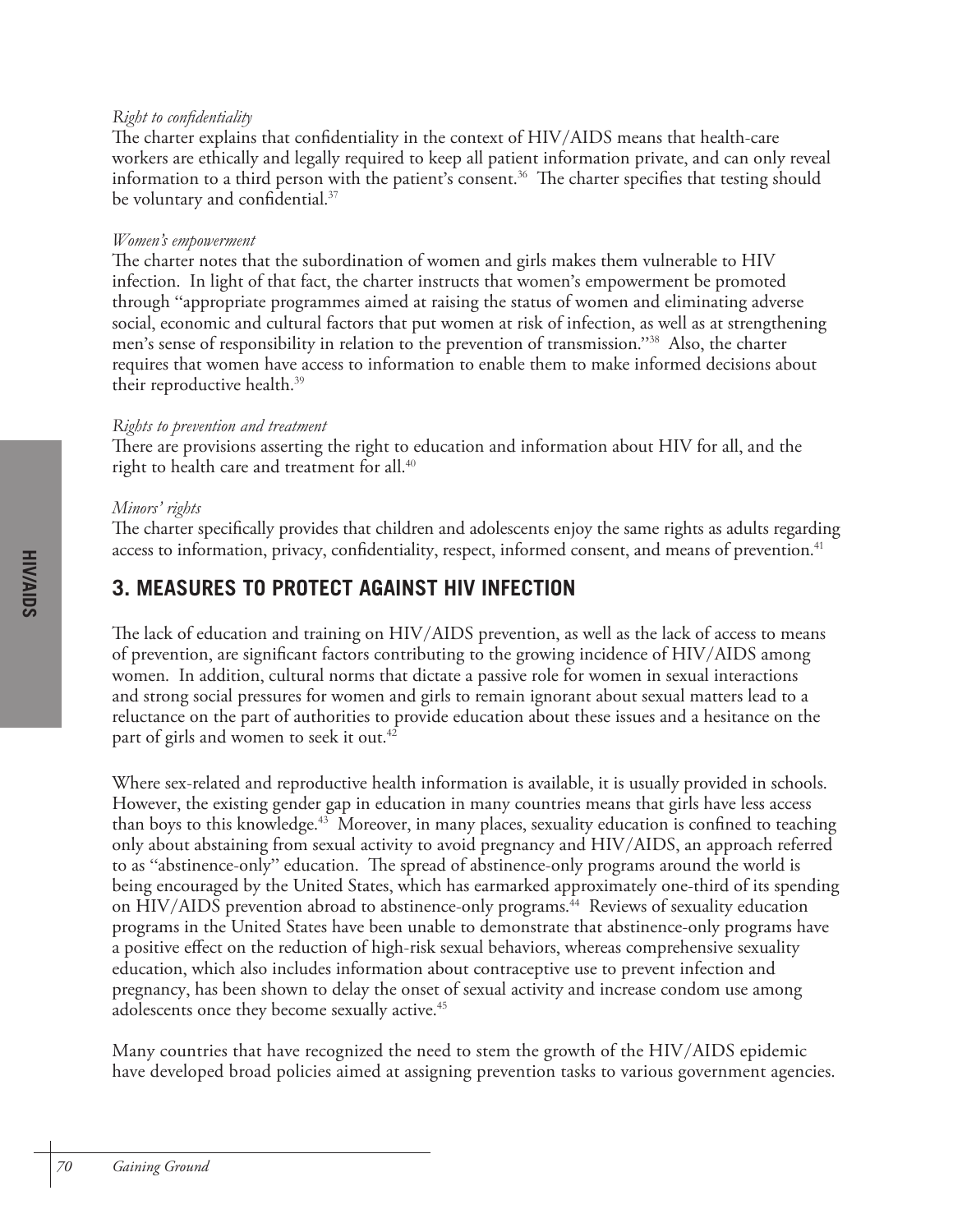Most policies of this type, including the one adopted in **India**, emphasize education as a key means of prevention.

### **A. India Adopts National AIDS Prevention Policy**

*As of the end of 2003, an estimated 5,100,000 adults and children were living with HIV/AIDS in India.46 Unlike many other national approaches to HIV/AIDS in South Asia—which focus primarily on gender-neutral disease prevention and control—India's National AIDS Prevention and Control Policy recognizes that women's low legal status, their limited economic opportunities, and their lack of access to health information and education make them particularly vulnerable to infection.47 The policy recommends steps to address these root causes of the epidemic.*

In 2002, the government of India announced the National AIDS Prevention and Control Policy and the National Blood Policy. The general objective of the policies is to contain the transmission of HIV/AIDS and reduce its impact on individuals and on the health and socioeconomic well-being of the general population. 48 One specific target is to achieve a zero growth rate of new HIV infections by  $2007.^{49}$ 

#### *Other prevention objectives*

The Indian policy aims to limit the epidemic's potential for damage by committing to the following goals:

- creating a socioeconomic environment that helps prevent HIV/AIDS;
- mobilizing the support of nongovernmental and community-based organizations in initiatives for the prevention and treatment of HIV/AIDS;
- decentralizing the National AIDS Control Program to the field level, with adequate financial and administrative delegation of responsibilities;
- preventing women, children, and other socially marginalized groups from becoming vulnerable to HIV infection by improving their health education, legal status, and economic prospects;
- maintaining constant interaction with international and bilateral agencies for support and cooperation in research on vaccines, drugs, and emerging systems of health care;
- ensuring the availability of safe blood and blood products and their adequate supply for the general population through promotion of voluntary blood donation; and
- promoting a better understanding of HIV/AIDS among young people, especially students, youth, and other sexually active groups. 50

### **CONCLUSION**

Government responses to HIV/AIDS have been crucial to efforts to slow the growth of the pandemic. Because HIV/AIDS attacks society's most vulnerable members—including low-income women and adolescents—governments' duty to improve prevention measures and ensure access to treatment is a matter of social justice and human rights. Similarly, because people living with HIV/ AIDS continue to face stigma, discrimination, and violence, the legal measures ensuring the rights of these individuals must be strong and unequivocal. Existing legislation reflects the commitment of governments around the world to address the full dimensions of the pandemic.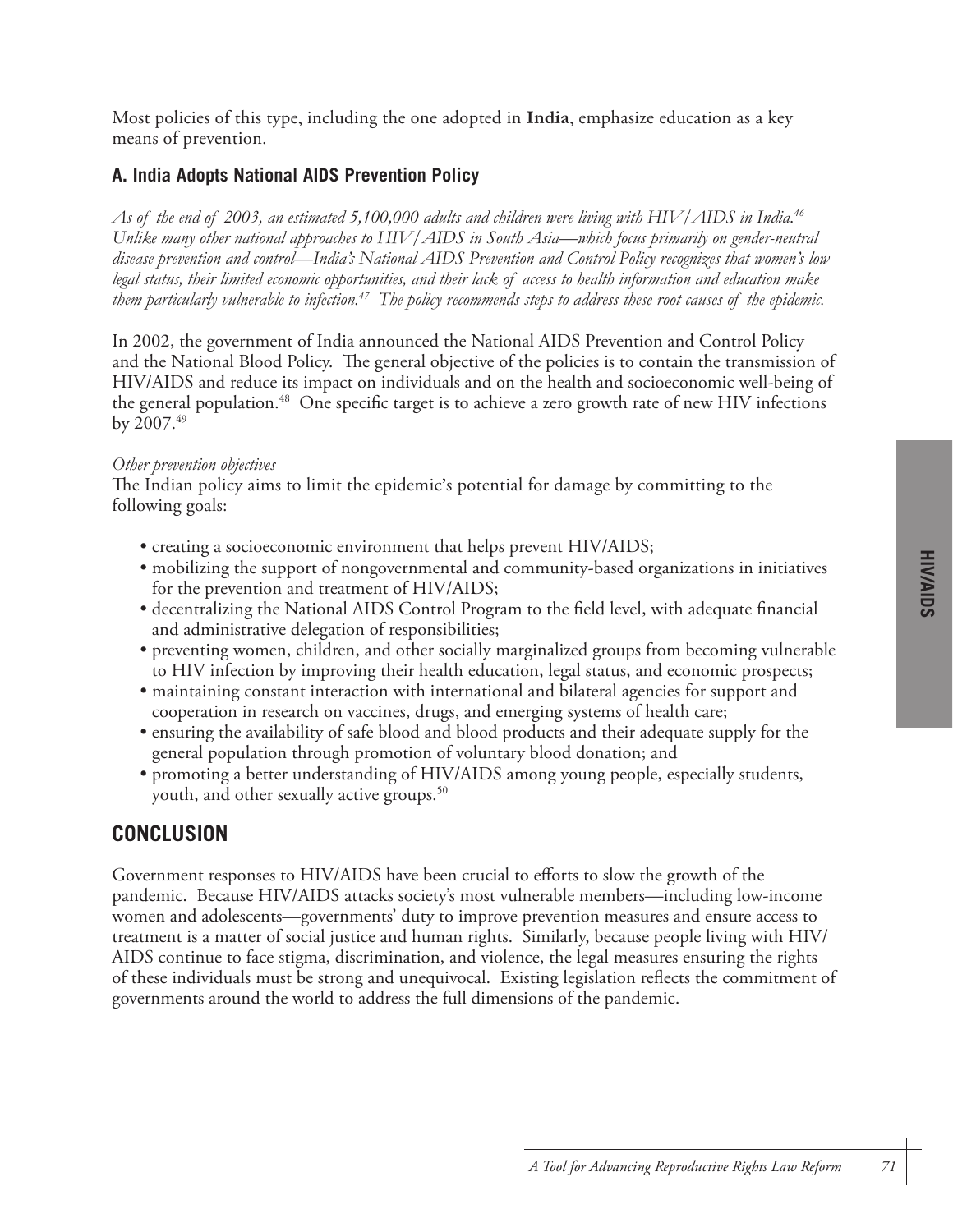## **Endnotes**

- 1. UNAIDS, 2004 REPORT ON THE GLOBAL AIDS EPIDEMIC 13 (2004) [hereinafter UNAIDS, 2004 REPORT], *available at* http://www.unaids.org/bangkok2004/report\_pdf.html .
- 2. *Id.* at 22.
- 3. UNAIDS & WHO, AIDS EPIDEMIC UPDATE 9-10 (2005) *available at* http://data.unaids.org/Publications/IRCpub06/epi\_update2005\_en.pdf?preview=true.
- 4. UNITED NATIONS DEVELOPMENT FUND FOR WOMEN (UNIFEM), TURNING THE TIDE: CEDAW AND THE GENDER DIMENSIONS OF THE HIV/AIDS PANDEMIC 4 (2001) [hereinafter UNIFEM, TURNING THE TIDE], *available at* http://www.unifem.org/resources/item\_detail. php?ProductID=13.
- 5. L. K. Altman, *HIV risk greater for young African brides*, NEW YORK TIMES, Feb. 29, 2004.
- 6. UNAIDS, 2006 REPORT ON THE GLOBAL AIDS EPIDEMIC 506 (Annex 2) (2006) [hereinafter UNAIDS, 2006 GLOBAL REPORT] *available at* http://www.unaids.org/en/HIV\_data/ 2006GlobalReport/default.asp.
- 7. UNAIDS, *Affected Communities: Women*, http://www. unaids.org/en/Issues/Affected\_communities/women.asp (last visited Nov. 15, 2006).
- 8. UNAIDS, 2006 GLOBAL REPORT, *supra* note 6, at 8.
- 9. *Id.*
- 10*.* International Community of Women Living with HIV/ AIDS*, International Women: Help us to make 2005 the year of HIV positive women's leadership,* http://www.icw. org/node/131.
- 11. CANADIAN INTERNATIONAL DEVELOPMENT AGENCY, *HIV/ AIDS and Women*, *available at* http://www.acdi-cida.gc.ca/ cida\_ind.nsf/0/c5f1dc10bb131992852568fc0054df2c?Op enDocument (last updated September 4, 2004).
- 12. Brazil Ministry of Health, *About Brazil's National Program: National Programme History* (2005), *available at* http://www.aids.gov.br/main.asp?View={BD1B398D-86E4-4668-81C6-D3CD156F46CB}&Team=&param s=itemID={0FE488C7-CE8E-4EB1-A093-26528B48 7409};&UIPartUID={D90F22DB-05D4-4644-A8F2- FAD4803C8898}.
- 13. *Lei no. 9.313, Dispõe sobre a distribuição gratuita de medicamentos aos portadores do HIV e doentes de AIDS* [Law on Free Distribution of Medications to People Living with HIV/AIDS], art. 1, Nov. 13, 1996 (Brazil), *available at* http://www.aids.gov.br/data/documents/ storedDocuments/%7BB8EF5DAF-23AE-4891-AD36- 1903553A3174%7D/%7B03CB60EA-0AF5-4EFD-823C-7EA941E4CCA9%7D/lei\_9313.pdf.
- 14. *Id.* art. 1.1.
- 15. *Id.* art. 1.2.
- 16. *Id.* art. 2.
- 17. UNAIDS, 2004 REPORT, *supra* note 1, at 125.
- 18. CENTER FOR REPRODUCTIVE RIGHTS, HIV/AIDS: REPRODUCTIVE RIGHTS ON THE LINE 3-4 (2002), *available at* http://www.crlp.org/pub\_idx\_hiv.html; *see also* HUMAN RIGHTS WATCH, A TEST OF INEQUALITY: DISCRIMINATION AGAINST WOMEN LIVING WITH HIV IN THE DOMINICAN REPUBLIC 2, 40 (2004), *available at* http://www.hrw. org/reports/2004/dr0704/ [hereinafter HRW: HIV IN THE DOMINICAN REPUBLIC].
- 19. HRW: HIV IN THE DOMINICAN REPUBLIC, *supra* note 18, at 24-25.
- 20. Republic Act No. 8504, the Philippine AIDS Prevention and Control Act of 1998.
- 21. *Id.* sec. 2(b).
- 22. *Id.* sec. 2(b)(3).
- 23. *Id.* sec. 2(b)(2),(4).
- 24. *Id.* sec. 15.
- 25. *Id.* sec. 16.
- 26. *Id.* secs. 35, 36.
- 27. *Id.* secs. 37, 39-41.
- 28. *Id.* sec. 42.
- 29. *Id.*
- 30. Statement by Dr. Libertina Amathila, Minister of Health and Social Services of the Republic of Namibia at the 26th Special Session of United Nations General Assembly on HIV/AIDS, June 26, 2001, *available at* http://www. un.org/ga/aids/statements/docs/namibiaE.html.
- 31. *Id.*
- 32. Namibian HIV/AIDS Charter of Rights, pmbl., *available at* http://www.ilo.org/public/english/protection/trav/aids/ laws/collection.htm.
- 33. *Id.*
- 34. *Id.* art. 1. 35. *Id.* art. 10.
- 
- 36. *Id.* art. 3.
- 37. *Id.* art. 4.
- 38. *Id.* art. 6. 39. *Id.*
- 40. *Id.* arts. 13, 14.
- 41. *Id.* art. 7.
- 42. UNIFEM, TURNING THE TIDE, *supra* note 4, at 4.
- 43. *Id.*
- 44. Planned Parenthood Federation of America, *Global HIV/ AIDS: The Politics of Prevention Issue Brief* (updated Sept. 29, 2006), http://www.plannedparenthood.org/newsarticles-press/politics-policy-issues/international-issues/hivprevention-6481.htm.
- 45. HUMAN RIGHTS WATCH, UNITED STATES: IGNORANCE ONLY: HIV/AIDS, HUMAN RIGHTS AND FEDERALLY FUNDED ABSTINENCE-ONLY PROGRAMS IN THE UNITED STATES 13-15 (2002), *available at* http://hrw.org/